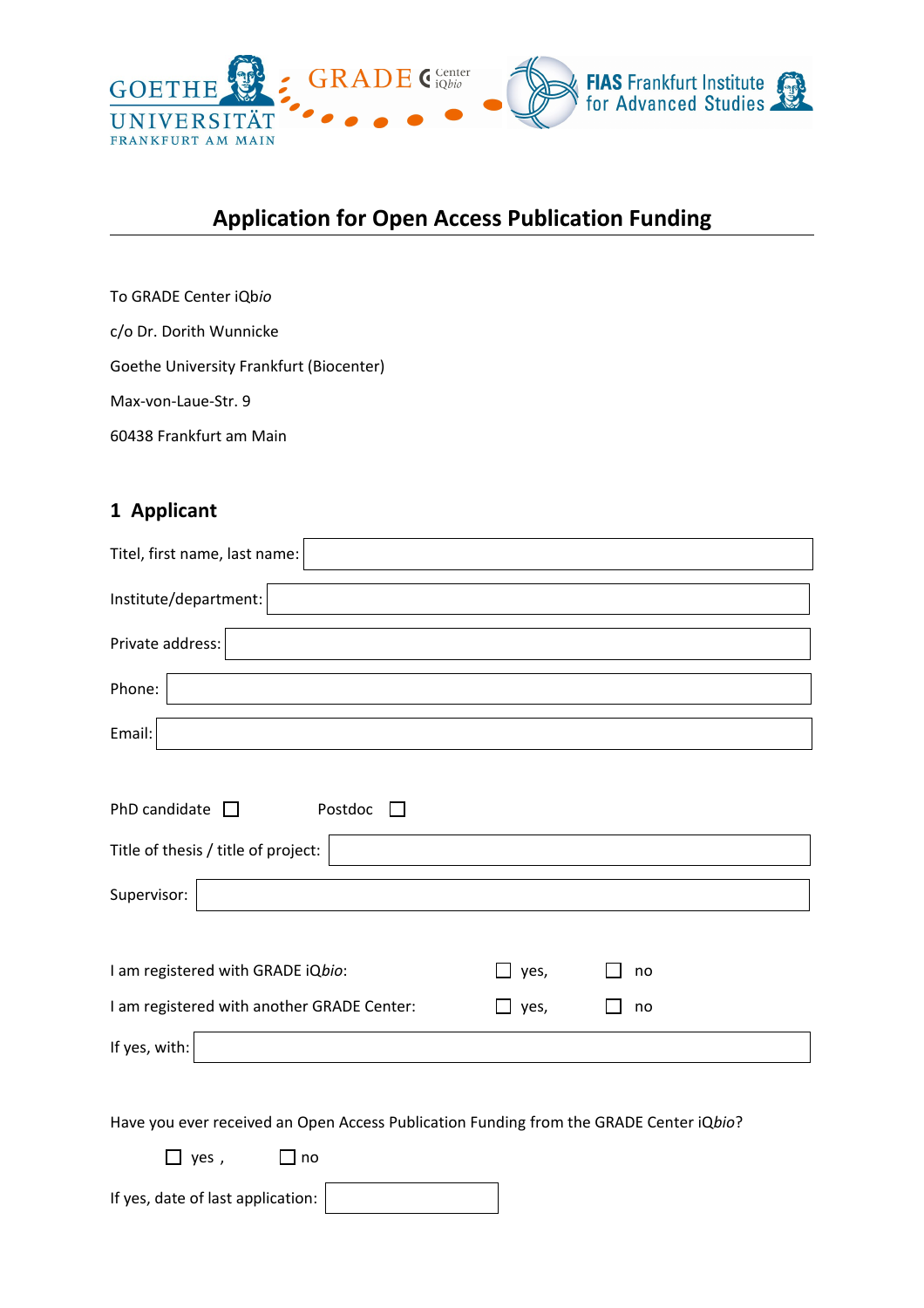

|  |  |  | 2 Details of the requested funding |  |
|--|--|--|------------------------------------|--|
|--|--|--|------------------------------------|--|

| The total publication costs are                                                                 |                    | Euro. |  |
|-------------------------------------------------------------------------------------------------|--------------------|-------|--|
| I apply for a Open Access Publication Funding from the GRADE Center iQbio amounting to<br>Euro. |                    |       |  |
| Do you have other funding opportunities?                                                        | $\Box$ yes,        | no    |  |
| If yes, which: $\Box$ via supervisor,                                                           | institute/faculty, |       |  |
| other, please specify:                                                                          |                    |       |  |

Please note, the GRADE iQ*bio* will **pay the invoice directly to the publisher**!

## **3 Details of the Open Access Publication**

| Publication<br>П                       |
|----------------------------------------|
| First author:                          |
| Further authors:                       |
| Title:                                 |
| Journal:                               |
|                                        |
|                                        |
| Special Issue / Book Chapter<br>$\Box$ |
| First author:                          |
| Further authors:                       |
| Title:                                 |